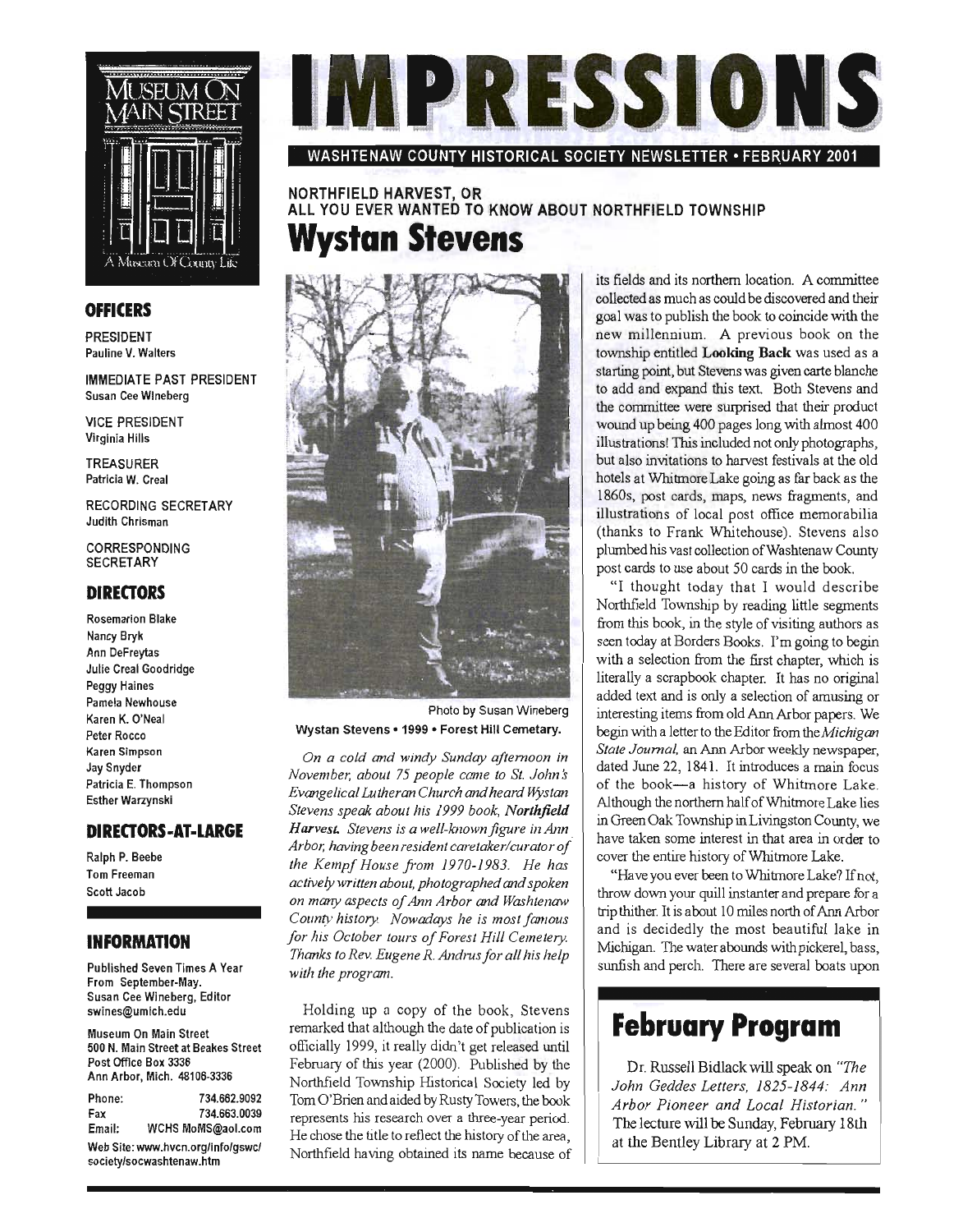# **Northfield** Harvest (continued)



Postcard of the Clifton Inn, Whitmore Lake. Postmarked 1914. Loaned by Wystan Stevens

 $\alpha$  accommodating those who may visit the  $\alpha$  the meridian and the baseline formed the lake. It is nearly round and nearly 2 miles  $\parallel$  locus for the beginning of all the surveys of in diameter... The surrounding country is land in Michigan. This grid was imposed highly beautiful and romantic and the  $\parallel$  over the land before settlement to avoid land neighboring inhabitants are intelligent disputes which had been rampant in the farmers. I do not know a more charming older parts of the US. With firm land retreat from the heat of Michigan in the | boundaries, less friction would develop. summer... a sportsman can amuse himself | Chapter three is about the first settler of with all the game he may desire. The  $\parallel$  the township, Benjamin Sutton. He came Tremont House kept by Mr. Stevens (no  $\parallel$  from Detroit with the founders of Ann relation) I can recommend highly. Mr.  $\parallel$  Arbor, John Allen and Elisha Walker Stevens is a gentleman of the most polite | Rumsey in 1824. Their paths separated at manners... and does all in his power to  $\parallel$  Plymouth and Sutton ended up in the advance the comfort of his guests. His larder howling wilderness of what became is supplied during the summer with all the  $\parallel$  Northfield Township. Originally, it was choicest varieties of game and in his bar  $\parallel$  governmentally attached to Ann Arbor may be found liquors and wines which do  $\parallel$  Township. In 1824 there were only three great credit to his taste and to his desire to  $\parallel$  townships in Washtenaw County: Dexter, add to the enjoyment of his guests... The  $\parallel$  Ann Arbor, and Ypsilanti. Gradually these lover of a julep or a cobbler can here be  $\parallel$  were subdivided into the 20 townships that gratified to his heart's content and after  $\parallel$  exist today. A township is simply an area refreshing himself with these nectar drinks  $\int$  of 36 square miles, although sometimes if he can recline him on the verdant green and  $\parallel$  a shore is present it's not quite 36. puff a genuine Principe or a true Regalia ... " Whitmore Lake and by extension Northfield

is the first chapter in the old book, on the regarded by Ann Arborites as the kind of aboriginal history of the township. An back door to Ann Arbor. It's where people original survey map, done by Joseph  $\parallel$  went for recreation, especially fishing, Wampler in 1819 and discovered by Tom  $\parallel$  boating, swimming and entertainment. The O'Brien in Lansing, is included in this | hotels hummed with dances in the 1930s chapter. Northfield Township is the sixth  $\parallel$  and 40s. Pavilions were built for this township from the meridian along the purpose. baseline-the northern border of both | Benjamin Sutton came from Sussex Northfield Township and the county. The County, New Jersey. He became a farmer

the lake and they take great pleasure in  $\parallel$  axis that was formed by the intersection of

Mike Krehbiels wrote chapter two, which Township have, since their founding, been

and often went down to Ohio to buy livestock, but he didn't really stay long. He moved to the Sangamon Valley of Illinois in 1834. George Sutton, his brother, put more of a stamp on the township as he published his memoirs about life in Northfield. One is called the *Battle of the. Bee Tree at Sutton s Comers.* The latter was where the Sutton farm was located on Joy Road at Sutton. This was the original settlement and site of the first Sutton School. This Bee Tree Battle of 1826 is the only known account of conflict between the settlers and the Indians of Washtenaw County. The story appeared December 20, 1887 in the *Ann Arbor Argus (Mr. Stevens read from this paper).* 

Another pioneer was Christian Zuck (a Gennan who was born in New York State and moved on to Missouri) who tried to start a silk industry in Whitmore Lake. Stevens quoted a story by Zuck's grandson that described Zuck trying to drown a buck in the lake in 1832. Zuck built a Greek Revival house in 1833 that still stands on Main Street near the Methodist Church. It is now the oldest surviving building in Whitmore Lake.

There is some Civil War history scattered throughout the book. The first Civil War soldiers were mustered in at the Clifton House, one of the big hotels in Whitmore Lake. Company G of the 3rd Michigan Cavalry, known locally as the Sutton Guards after the township's first family, never really saw action in any major battles. But George Sutton went to Grand Rapids where there was a Presentation of Swords ceremony and here is what he reported to the press (November 29, 1861, *Michigan Argus*) [I love the language used]:

"Thursday morning, November 14<sup>th</sup>, George Sutton Esq., on behalf of the ladies of Whitmore Lake presented to each of the commissioned officers of Company G, 3rd Regiment, a beautiful sword, sash and belt. .. . Mr. Sutton spoke as follows: 'Gentlemen, the ladies of Whitmore Lake and vicinity have entrusted me with a small token of their regard which they entertain for you personally as well as for the company you command. You gentlemen, and the men under you, left your homes and those dear to you at your country's call to put down a rebellion the most formidable and least called for of anything in the annals of history. The great sacrifice the citizen soldiers experience in leaving their homes to fight the battles of their country, can only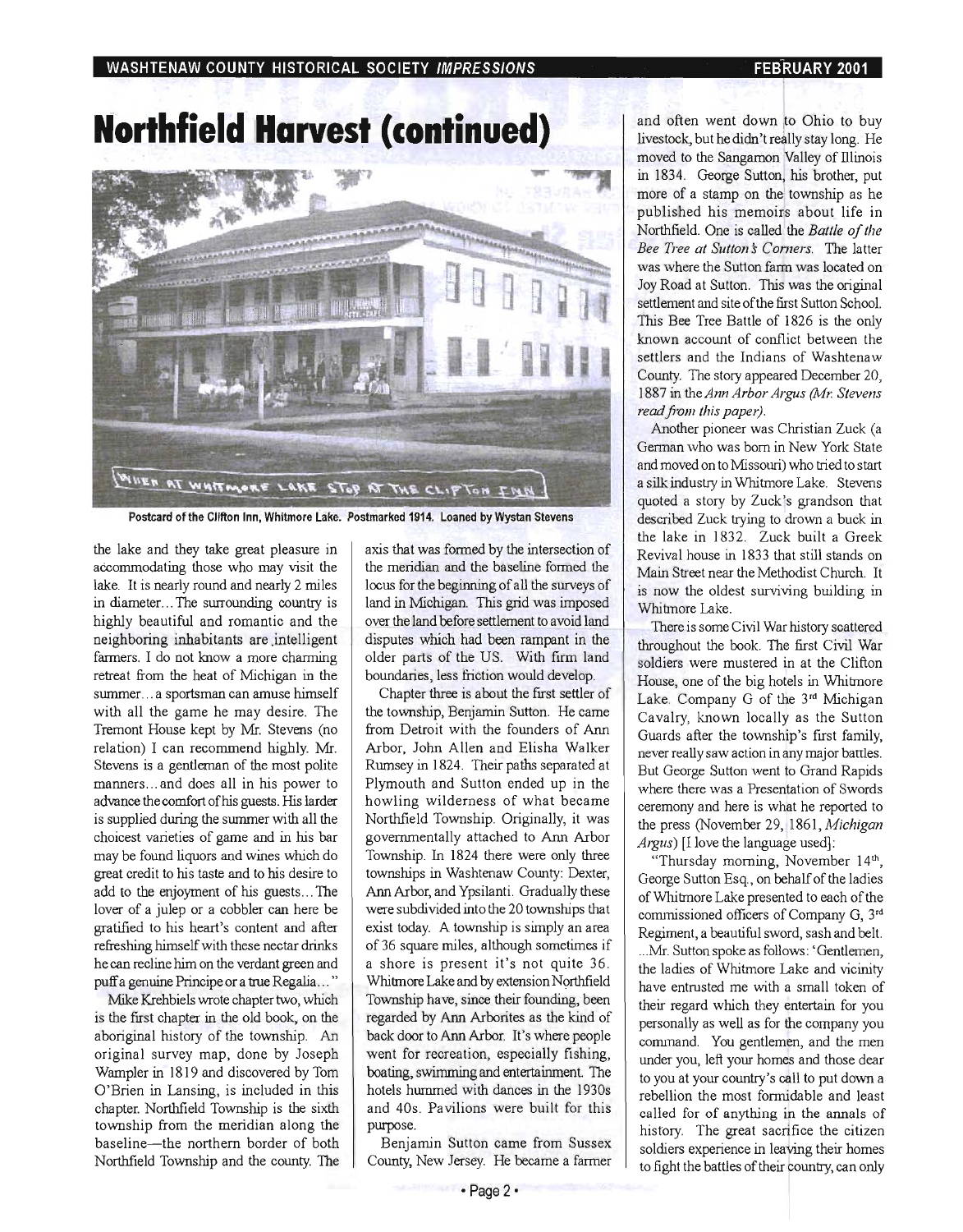be remunerated in the consciousness of hemunerated in the consciousness of  $\gamma$  ving done right. And now gentiemen, allow me to present to each of you a<br>beautiful sword, sash and belt... not for their atum sword, sash and ben... not for their further value but because they are suitable. for you to wear on this trying emergency. Use them, gentlemen, with fidelity to yourselves, to the gentle hands that nurtured you in your childhood, to the millions of the unborn that will follow you and to the honor and glory of this great republic'..." (The recipients responded in suitably flowery language thanking Sutton for this honor). Stevens continued by quoting<br>Baur's reply.  $S$  reply.

Iom  $\sigma$  settlement of the condition of a chapter of the  $\sim$ Irish settlement of Washtenaw County. He turned up a lot of names that we intend to research genealogically since it is the largest ethnic group in the township. Of course this is intimately tied up with the history of St. Patrick's Parish as well. Interestingly, the parish first had no name, then it was St. Bridget's parish, and then it was changed again. Germans also migrated from western Washtenaw County to the southern part of Northfield Township. These Germans organized the church we meet in today in 1869, which is fairly late. The earlier churches were organized by Pastor<br>Schmid in the 1830s and were in the  $\frac{m}{m}$  is  $\frac{m}{m}$ . The Toyos and well in the  $l$  estern part or washield before his was the last church he organized before his death. The original pine church burned in the 1930s and this structure replaced it.

We have a chapter on the Farming Tradition that Rusty Towers contributed to. We have reprinted engravings from the 1874 Atlas showing some of the old farmsteads. Included is a segment on Centennial Farms and the oldest farm families. We also have a memoir of Peter and Mary Ellen Kelly, who lived on a farm just north of Horseshoe Lake. We've also included a Peter Kelly poster from an election campaign of 1966 found in the Kelly archives in all its kelly-green glory! We also have a chapter on the hamlet of Emery and the Leland family that created it. The Leland homestead, a beautiful Greek Revival house, still stands on North Territorial near Earhart.

We also have a chapter on the Post Offices. The first was established in 1834 at Whitmore Lake. Stevens related a tale of how one postmaster-Nelson Hallecktried to stop the distribution of a newspaper that opposed his candidacy! Since<br>Postmaster was a political office then, the politics of the post make fascinating nues o Another chapter deals with the churches

Another chapter deals with the churches of the township, including photographs of churches that have disappeared either through fire or demolition or radical remodeling. The Cyclone of 1917, which wreaked havoc on St. Patrick's Church. merits its own chapter and contains dramatic pictures of the damage done by this storm. Follow.ing this we have one on the one-

ronowing this we have one on the oneroom schools. Some we couldn't find pictures of but we have documented many<br>of them.  $\mathsf{em}$ .

 $\frac{1}{2}$  connection is directed with the construction of the misture with the  $\frac{1}{2}$ community is directly connected with the building of the Ann Arbor Railroad (then called the Toledo and Ann Arbor) through the township in the 1880s. Alas, the trials and tribulations of the building of this<br>railroad would take another issue of *Impressions* of the same that with the same of  $\int$  $b$ unding  $b$ unding the railroad of the reputation of  $a$ building of the railroad, the reputation of Whitmore Lake and its hotels was significantly boosted. The chapter includes maps showing the old right of ways and tales of the maneuverings of Elam S. Worden and James M. Ashley as right of ways were built and then abandoned. (Stevens read a long passage dealing with these nasty events). There are also quite a lot of photos of trains and depots along the route, and of course, the usual stories of the<br>worst train wrecks.  $\Gamma$  train with the Grand Hotels with the  $\Gamma$ 

Chapter 19 deals with the Grand Hotels  $\vert$ of Whitmore Lake, namely the Clifton<br>House (first built in 1842) and the Lake

 $\frac{1}{2}$  in  $\frac{1}{2}$  below and the larger of larger of larger of larger of larger of larger of larger of larger of larger of larger of larger of larger of larger of larger of larger of larger of larger of larger of larg buse (instructual 1852 and the larger of the two). Both hotels eventually were destroyed by fire. The Polly Market today occupies the Lake House site. But many menus, advertisements and post cards survive and are amply represented in the book. There is even a chapter on the excursion boats. Mr. Stevens read a long fishing story. This is followed by a chapter on saloons, which is followed by a wonderful memoir by a woman named Helen Dodge McArthur telling about her life and the building that is now the Whitmore Lake Library Then we have a memoir of Francis Shields, an attorney in Livingston County who summered at Whitmore which tells many funny stories<br>(Stevens read one).  $F$ inally, 1'd like to review and  $F$  and  $F$  and  $F$  and  $F$  and  $F$  and  $F$  and  $F$  and  $F$  and  $F$  and  $F$  and  $F$  and  $F$  and  $F$  and  $F$  and  $F$  and  $F$  and  $F$  and  $F$  and  $F$  and  $F$  and  $F$  and  $F$  and  $F$  and  $F$ 

 $r$  rinally,  $r$  d like to review an account of an annual occurrence that happened for years beginning in 1878. This was the Annual Farmer's Picnic and it lasted until World War I. It was a late summer ritual at Whitmore Lake, attracting crowds of thousands who packed the hotels, saloons and beaches. Hundreds of buggies and bicycles lined the village streets. Emery Leland and some friends started the tradition. It was a huge affair in the 1880s and included farmers from Wayne and Livingston Counties. Both the frivolous and serious sides of the occasion were written up in the *Argus* of 1889." (Stevens read from the item.)  $\frac{S}{S}$  is the number of  $\frac{S}{S}$  and  $\frac{S}{S}$  and  $\frac{S}{S}$  are pleased to  $\frac{S}{S}$ 

stevens ended his talk with a plea to preserve historical records and a two-fisted slide show, one of his trademarks. Buy the book and you can enjoy the photographs and amusing stories of life in a Washtenaw<br>County township.



Postcard dated 1915 of folks sailing at Whitmore Lake. Loaned by Wystan Stevens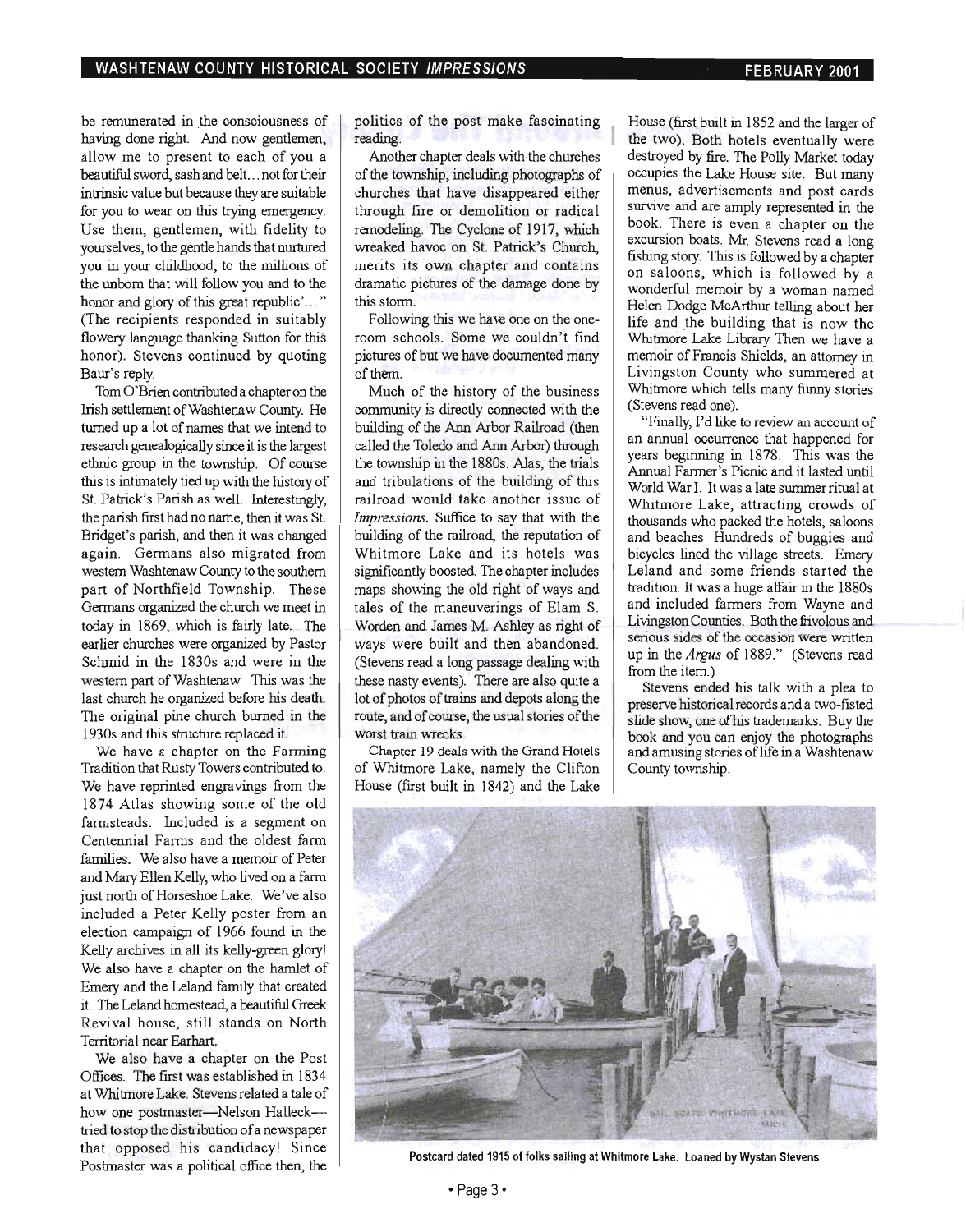## **Future Programs**

We have a wonderful selection of topics this winter and encourage you to attend. All meetings are held at 2 PM and light refreshments are served following the talk.

#### **Sunday • February 18th**

A perennial favorite, Dr. Russell Bidlack, Dean Emeritus and Professor Emeritus of Library Science, will lecture on the cache of John and William Geddes Letters covering 1825-1844 which he purchased last year. This will be held at the Bentley Library.

#### **Sunday • March 18th**

Peggy Haines, WashtenawCounty Clerk and Register of Deeds (and WCHS Board Member!) will tell us about the election process and give a tour of the new County Annex Building at Ann and Main.

#### **Sunday • April 22nd**

*Note change of date* due *to Easter*  The U-M Observatory will host a tour for us and Director Dr. Patricia Whitesell will speak on *"The History of the U-M's Detroit Observatory. "* 

#### **Wednesday • May 16th**

Our Annual Meeting will be held at Webster Church in Webster Township. Our speaker will be Wiliah Weddon of Stockbridge. A former journalist with the *Ypsilanti Press, Jackson Citizen Patriot, Lansing State Journal* and *Detroit Free Press,* she was a member of the Capitol Press Corps in Lansing and wrote about the First Ladies ofMichigan. She has published four books on the First Families ofMichigan and has won many awards for her publications.



Photo by Susan Wineberg Red and white quilt from c. 1898. Does anyone know anything about it?

# **Around The County**

The Genealogical Society of Washtenaw County will meet Sunday, February 25<sup>th</sup> at 1:30 PM in the Auditorium of the Education Center, 5305 Elliott Drive, McAuley Health *Center/St.* Joe's Hospital complex. Use parking lot P. The speaker will be Mr. Randy Gladstone, co-curator of the Mason Historical Museum, who will talk on "*Treasures Found in Museum Archives. "* The hunt for missing Stockbridge newspapers "The Town Crier" will be presented by Cynthia Grostick.

The Dexter Historical Society presents its 28<sup>th</sup> Annual Pioneer Arts Fair on March 17, 2001. It will be held at the Dexter High School, 2615 Baker Rd. More than 50 juried artists and craftspeople representing a wide range of folk art, including lace making, wood carving, caning and rushing, rag weaving, painting, calligraphy, tinsmithing and broom making will be present. There will be a craft table for children, entertainment and a bake sale. All proceeds benefit the society. Tickets are \$2.00 for adults and \$.50 for children. Call 741-1877 or check the website for changes and updates: www.hvcn.org/info/dextermuseum.

The Saline Historical Society will host the first of a series of three lectures on Wednesday, February 21st at 7:30 PM at the Saline Depot, 402 N. Ann Arbor Street. Rick Kuss will speak on *"The Life of Founder Orange Risdon "* who was a government surveyor, local entrepreneur and founder of Saline. Mr. Kuss is a Saline City Councihnan and former mayor of Saline. He is also a student of historic preservation and a member of the historical society. The second talk will be Wednesday March 21st and the third will be on Wednesday April 25<sup>th</sup> the date Risdon received his patent to purchase property in Saline. April 25<sup>th</sup> is also the 125<sup>th</sup> anniversary of his death. The April event will be held at Weller's and reservations for this \$20/plate dinner will be taken by Wayne Clements, 429-9621. Founders Week will conclude with activities at the Depot on Saturday April 28th from 11-3. For more information contact Agnes Dikeman at 769-2219.

The Ypsilanti Antique Fire Preservation Group Museum will have open houses on February 4<sup>th</sup> and 11<sup>th</sup> from 2-5 PM. Admission is free. The Museum is located at 110 W. Cross St. Call 547-0663 for more information. Speaking of fires, the

Milan Area Historical Society is busy restoring its 1897 Fire Station and has raised \$236,000-half the amount it needs to complete this job. They held a dinner dance in November as a fimdraiser and more events are planned. Call Jim Cullip at 439-7156 for more information.

Salem has been in the news quite a lot lately. Don Riddering, President of the Salem Area Historical Society, has collected hundreds of signatures to protest the demolition of a l20-year old brick church on Dickerson Road, just south of Six Mile. Now rental housing, the former church would be tom down for a parking lot for township offices! So far, their efforts seem to have succeeded. Also reported in the news was an effort to adopt a Hamlet Center District Ordinance to breathe new life into the 1873 hamlet that still centers on the 127 year old frame building known as "The Store." The new ordinance would allow for mixed use zoning in 'village scale' with a pedestrian orientation and would preserve the historic character of the buildings. Hopes are that this will revitalize the area and draw new businesses, such as banks and restaurants, to the area.

# **Help!**

We are desperately in need of someone to be our Corresponding Secretary. The duties include labeling and mailing post cards for our meetings, the *Impressions,* and thank you notes.

We also are looking for someone to head a Fund Raising Committee. This person would coordinate our various fund raising activities, including letters to businesses, our antiques appraisal, and our fund raising item of the year.

Anyone interested please contact President Walters, 662-9092.

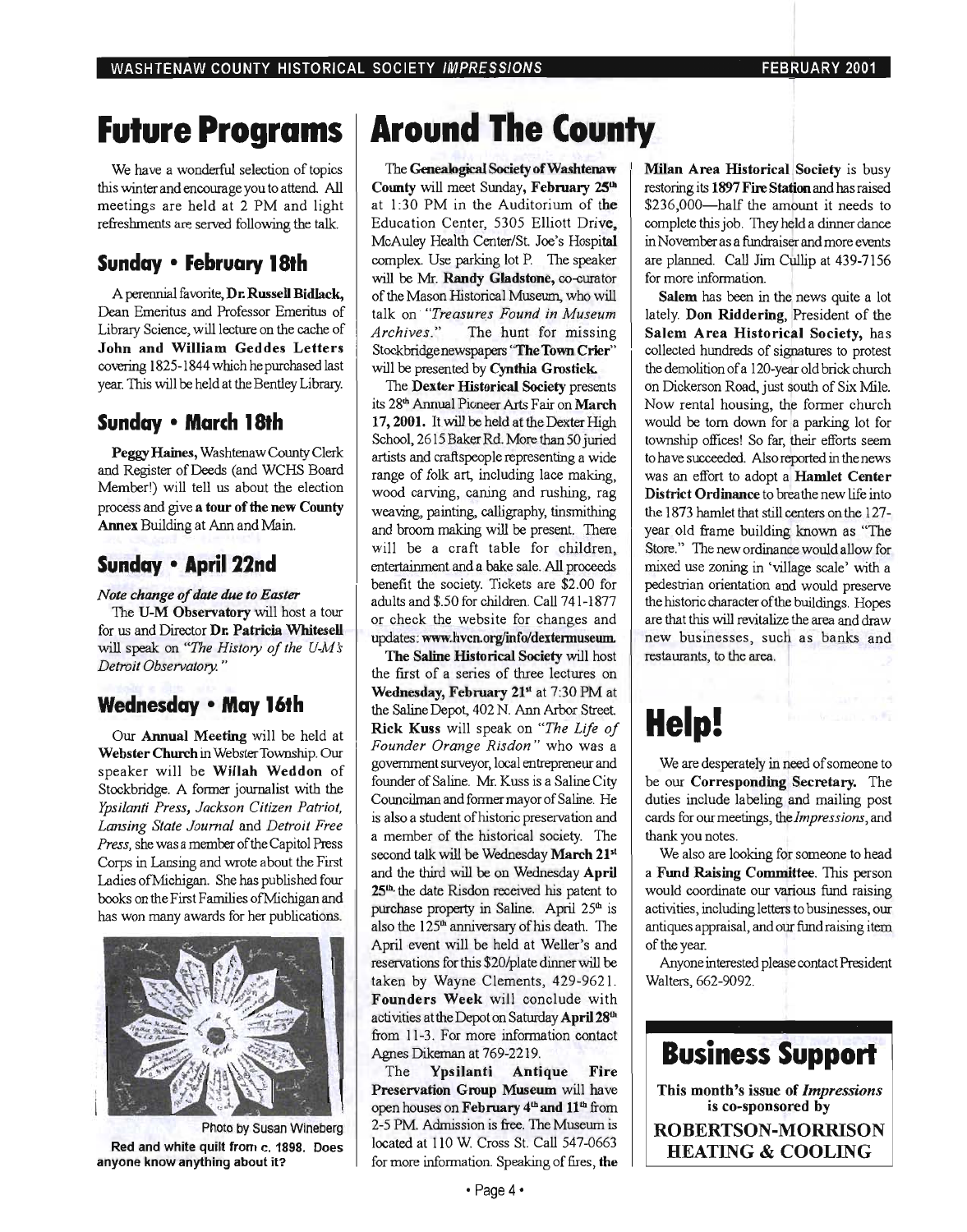## **Around The.Town**

The Kempf House Center for Local History will again be hosting its famous Valentine Teas. A sumptuous tea of sandwiches, scones, other sweets and two choices of tea will be served February 10 and 11 at 312 S. Division St. Seatings are at 1:30 and 3:30 and reservations are required. The cost is \$IS.OO/person. Call 994-4898.

The Cobblestone Farm will once again by hosting its Winter Evening on February 16<sup>th</sup> from 6-9 PM. Come experience a typical evening on a mid-19<sup>th</sup> century farm. The seasonal crafts, games and more will delight children. The farm is at 2781 Packard Rd. Call 994-2928 for more details.

On Sunday, January 28th, Eberwhite Elementary School will celebrated its 50<sup>th</sup> birthday with an Open House from 2-S PM There were special displays and guests. Memorabilia is being collected by Marcia Dykstra (mdykstra@provide.net or 996- 4230). Some famous alumni are Mark Potter (an ABC News correspondent), Andy Moeller CUM coach), Bill Kirchen (musician with Commander Cody) and Lou Fancher (children's book illustrator).

### **UM Detroit Observatory's Winter Lecture Series**

The UM Observatory has announced its Winter Lecture Series. On February 20, Russell Bidlack will speak on the John Geddes Papers, 1825-1844. It will be held at 3:00. On Tuesday March 13th, David Strauss, Prof. of History at Kalamazoo College, will speak on Percival Lowell and the Canals of Mars. This will be held at 7 :00 PM. On Tuesday, April 3rd, Dr. Howard Markel, Director of the Historical Center of Health Sciences, will speak on the history of the UM Medical School, 1850-2000. This will be held at 7:30 PM. All lectures are held at the Observatory. The Observatory continues its OpenHouses on Wednesdays, Feb. 7, March 7, and April 11 from 3-5 PM and on Thursdays Feb 22 and March 22 from 12-2 PM. Also, for \$400 you can own an original brick from 1854. For more information call 763-2230.

## **Snow Hampers Xmas Open House**



The first snowstorm of the aughts wreaked havoc on our museum building, causing water damage on the interior and daily headaches for President Walters. Eventually the gutter on the north side of the house was removed and conditions improved. However, attendance at our two weekend open houses suffered as a result. The water leakage also caused damage to the phone lines and to our alarm system and things are only now getting somewhat back to normaL Thanks to Joe O'Neal, Bill Sturgis, and Jay Snyder for helping above and beyond the call of duty. We did manage to host 25 students from the 3-4<sup>th</sup> grade classes of Mack School.

Pam Newhouse once again decorated our Christmas tree with dried hydrangeas from our garden, pinecones and berries. Karen O'Neal once again brought in dollhouses and dollhouse furniture which belonged to her mother Frederica Button Koykka of Cleveland, Ohio. And Karen Simpson once again made her delicious ginger punch. Also on display were the Lewis Hodges dollhouse, a sleigh loaned by Lita Ristine made by Gustav Schmidt on Detroit Street and a complete antique French Village and cookie cutters also from Karen O'NeaL Thanks to them and to all of the volunteers who came to docent for the open houses.

## **Judge Samuel Dexter's House To Be Sold By U-M**

The home of Judge Samuel Dexter, known as Gordon Hall, will be sold within the coming year. The University announced in November that the house, for which they will seek historic designation, and the surrounding 70 acres, would be sold to the highest bidder. The house was constructed by Judge Dexter, the founder of the Village of Dexter, in the 1840s and is listed on the National Register of Historic Places. Unfortunately, this listing does not protect it from demolition or inappropriate changes. The house is one of the county's finest examples of Greek Revival architecture and it is known that it was used as a station on the Underground Railroad in the 1850s to help slaves escaping to Canada. Dexter's granddaughter, Katherine McCormick, donated the house to the U-M in 1950 and it was then remodeled into four apartments that are rented to faculty and staff.

In December, the Dexter Area Historical Society announced the formation of two committees chaired by Paul Cousins, owner of Cousin's Heritage Inn, and Paul Bishop of Bishop Insurance, to buy the house and grounds to prevent the property from

becoming a subdivision. They will be seeking private and corporate help to buy the property, estimated to be worth \$1 -2 million.

## **Panoramic Maps From Library Of Congress**

An article in the *New York Times* reported that the Library of Congress has several collections of maps online, including panoramic maps made between 1847 and 1929 (lcweb2.loc.gov/ammem/pmhtml/ panhome.html). These bird's eye views show streets, buildings, trees, farms, mountains, rivers and harbors. The panoramas were not just of large cities but of small towns all over the US. The library has 4.5 million items and large map collections depicting military campaigns, exploration, and environmental characteristics.